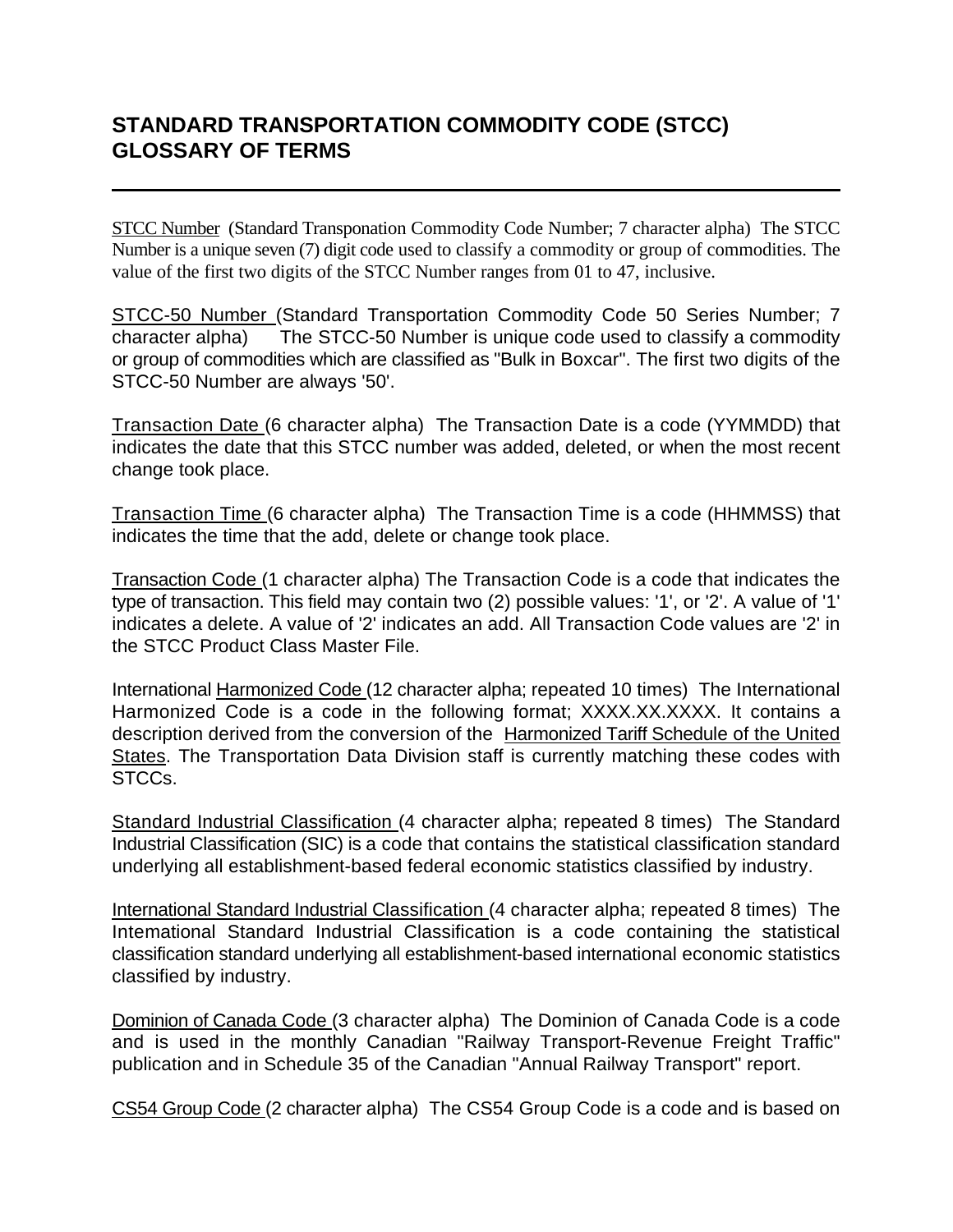commodity classifications used in the weekly carloading report form C' S4.

CS54 Grouo Name (30 character alpha) The CSS4 Group Name is a description of a commodity classification used in the weekly report form CS54.

De-regulated Flag (1 character alpha) The De-regulated Flag is a code which indicates whether or not the commodity has been de-regulated by the Interstate Commerce Commission. A value of '1' indicates that the commodity has been de-regulated. A value of '2' indicates that the commodity is regulated.

Pe-regulation Date (8 character alpha) The De-regulation Date is a code (CCYYMMDD) that indicates the date on which the commodity was de-regulated. This field will only contain a value if the Deregulation Flag field is not blank.

Car Grade (1 character alpha) The Car Grade is a one (1) character code containing the value of the minimum car grade that can be utilized to transport the commodity.

Effective Date (8 character alpha) The Effective Date is a code (CCYYMMDD) containing the date that the STCC number is made effective.

Header-1 is a two (2) digit code which indicates the Major Industry Group of all STCC numbers which begin with the same two (2) digits.

Header-2 is a three (3) digit code which indicates the Minor Industry Group of all STCC numbers which begin with the same three (3) digits.

Header-3 is a four (4) digit code which indicates the Industry of all STCC numbers which begin with the same four (4) digits.

Header-4 is a five (5) digit code which indicates the Product Class of all STCC numbers which begin with the same five (5) digits.

Product Description Numeric (25 character alpha; repeated lOO times) The Product Description Numeric is the description of the commodity that is listed in the numeric section of the Standard Transportation Commodity Code Tariff.

15-Character Product Description (1S character alpha) The 15 Character Product Description is a shortened fifteen (1S) character version of the complete commodity description.

Alternative Number (2 character alpha) The Alternative Number is a code that refers to the number lines of the description of the commodity.

STCC Replacement Code (7 character alpha) The STCC Replacement Code is a seven (7) character code. If the current STCC replaced a pre-existing STCC, the STCC that was